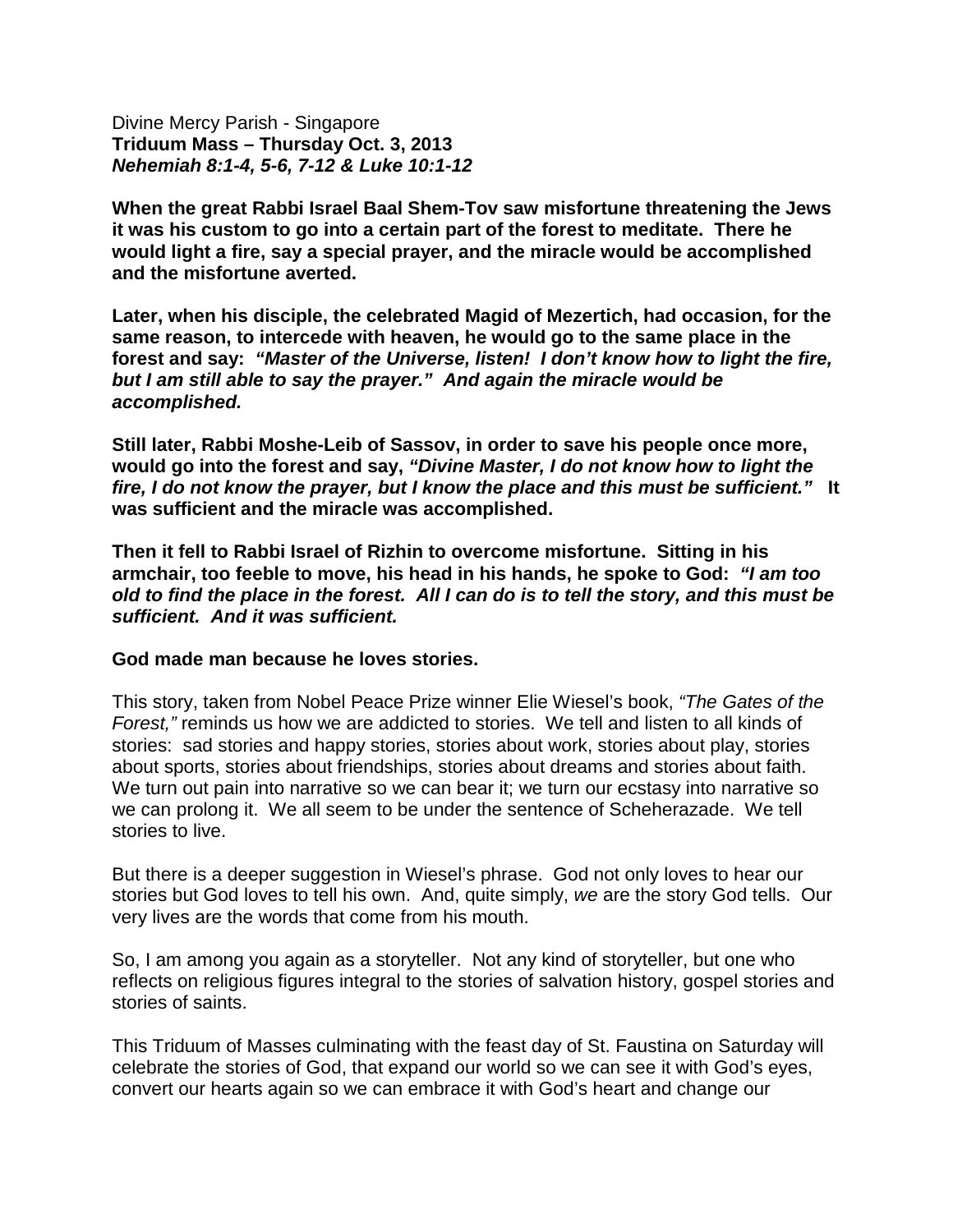behavior again so it conforms to Godly ways of living. This is how we stay engaged with God who is the centerpiece of our stories that have eternal worth and value.

Keep in mind the stories are first; we are second. We are born into a community of stories and storytellers. My mother told me that on the day I was born I had so much hair that she told the nurses: "Give him a haircut!" It's a story that stuck with me.

Everybody here has a story to tell about the day you were born, the day you took your first steps, spoke your first sentence, had your first birthday, completed your first bicycle ride without training wheels, made your first soccer goal, had a first date, etc.

Then came the stories of our religious traditions, how to make the sign of the cross correctly then later knowing what it meant, how to genuflect without appearing awkward then later growing in faith to know what that meant, how to be prepared for First Communion, how to grow in being reverent in the Real Presence of the Divine, how to mature in knowing when to access the Holy Spirit as a voice that awakens a different light inside from the outer secular lights of fame or fortune, consumerism and acquiring, greed and abusing.

So, as the preacher let me interpret the stories of God we just heard to rediscover again who we are and what we must do to find ourselves in these stories in order to find God who wants to be found. For in telling the stories of God, and reflecting on them we celebrate again that we are the beginning and the end of those stories because we are the beginning and end of God's love story with humanity.

The first reading is from an unfamiliar book of the Old Testament. Nehemiah is not a popular name. If truth be told I don't know anybody by the name of Nehemiah. I've never seen the name in a telephone book, read it as the name of a character in a novel, heard it in a Shakesperean play or addressed a card or note to anyone by that name.

For that very reason, because of its uniqueness, it should capture our attention in a way that the inner ear of our heart awakens us to awareness, that, just the sound of the name *Nehemiah* means that we are going to be drawn into a story of God.

He is a deeply religious man of tireless energy who organized the effort to restore the rotting walls of Jerusalem about the year 440 BC. He is the speaker of his own story. While he is still serving the Persian King he tells the story about the sad state of affairs of his native city. The king grants his request to go and rebuild the walls and city gates so that the people of Jerusalem may have protection from their enemies.

In today's first reading, we meet Ezra, another name who is not in the call log of my mobile phone. I don't know anyone named Ezra just like I don't know anyone named Nehemiah. But, the point is God knows them, which is why they are in this God story.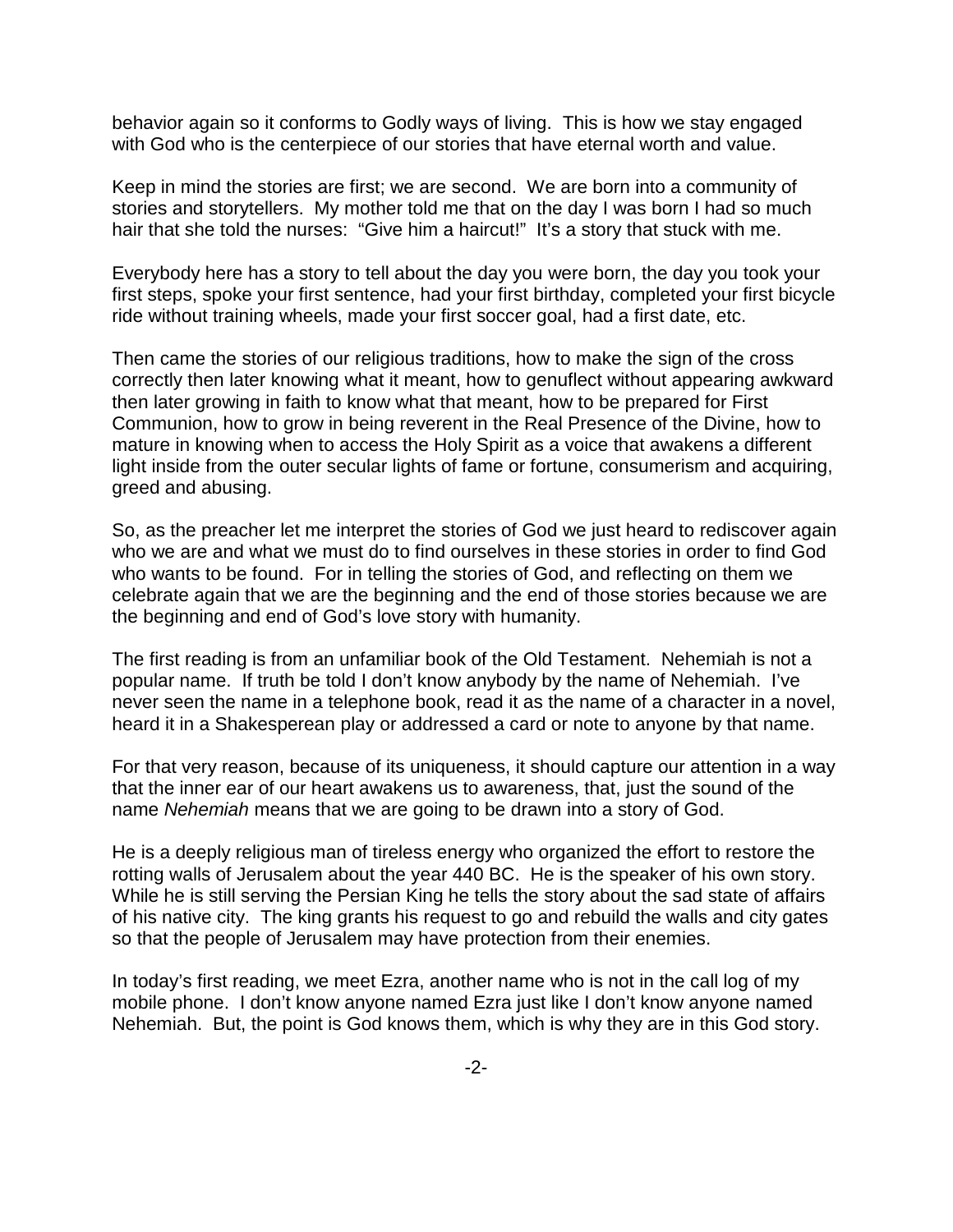Ezra is a Jewish priest skilled in the Law of Moses. He played a vital role in shaping the religious destiny of the Jewish people after their return home from the Babylonian exile. Ezra was among those Jews who did not go back to Palestine soon after the Persian king gave them their freedom in 539 BC. In time, however, he felt called to shape the life of the people according to the ideals of Moses. We find him in today's reading proclaiming the book of the law to the people of Jerusalem. We don't know the contents of the reading. We only know the people's reaction. Tears, weeping, sadness, all evoked because the word of God was being proclaimed in their homeland. They are no longer exiled from God or themselves. They are home with their feet planted firmly on their native soil and the God who journeyed with them in exile has welcomed them home.

Like a skilled psycho-therapist, both Ezra the priest and Nehemiah the faithful servant turn the hearts of the people of Jerusalem toward rejoicing, feasting and sharing. They awaken the people to the truth that their story did not end in exile but in return. Embracing it is the antidote to the sadness that tricks them into thinking they are still in exile. Sharing portions of their blessings and bounty with others awakens them to the presence of God in this new chapter of their story; God who reverses misfortune with blessing and sadness with rejoicing.

The people become the end of the story when they respond to the call to rebuild the walls and gates of the city. They stood against a group of people and voices who tried to frustrate their efforts. So what began as a story about exile and return, about listening and weeping, about rejoicing and feasting becomes a vocation story; a call to mobilize, to act, to take back their heart from sadness and "to give joy to the heart" as the Psalmist invited us to pray.

This vocation story is a prelude to the gospel where Jesus invites seventy-two disciples to be his first vocations and preach God's kingdom to the towns of Galilee. How they preach this kingdom is as important as that they preach it. Their job description: keep it simple. Don't clutter your life with a lot of baggage. Be a peaceful person. Be grateful for the hospitality of others. Stay among a village long enough to heal the sick, preach the good news. And if you are rejected be free enough interiorly to let go and move on. Conserve your energy for those open to the good news. The mission is not about winning or losing, it's not about keeping score or feeling insecure so that you have to have the last word. Rather, it's but about telling the story that God loves us even when we feel unworthy of it. In their apprenticeship as disciples they had to learn how to get out of God's way. Their vocation was to be seed sowers only. Whatever fruit came from their efforts was not for their glory but for God's.

This had to be a radically new challenge for the seventy-two. What they needed the most was the religious imagination to do it.